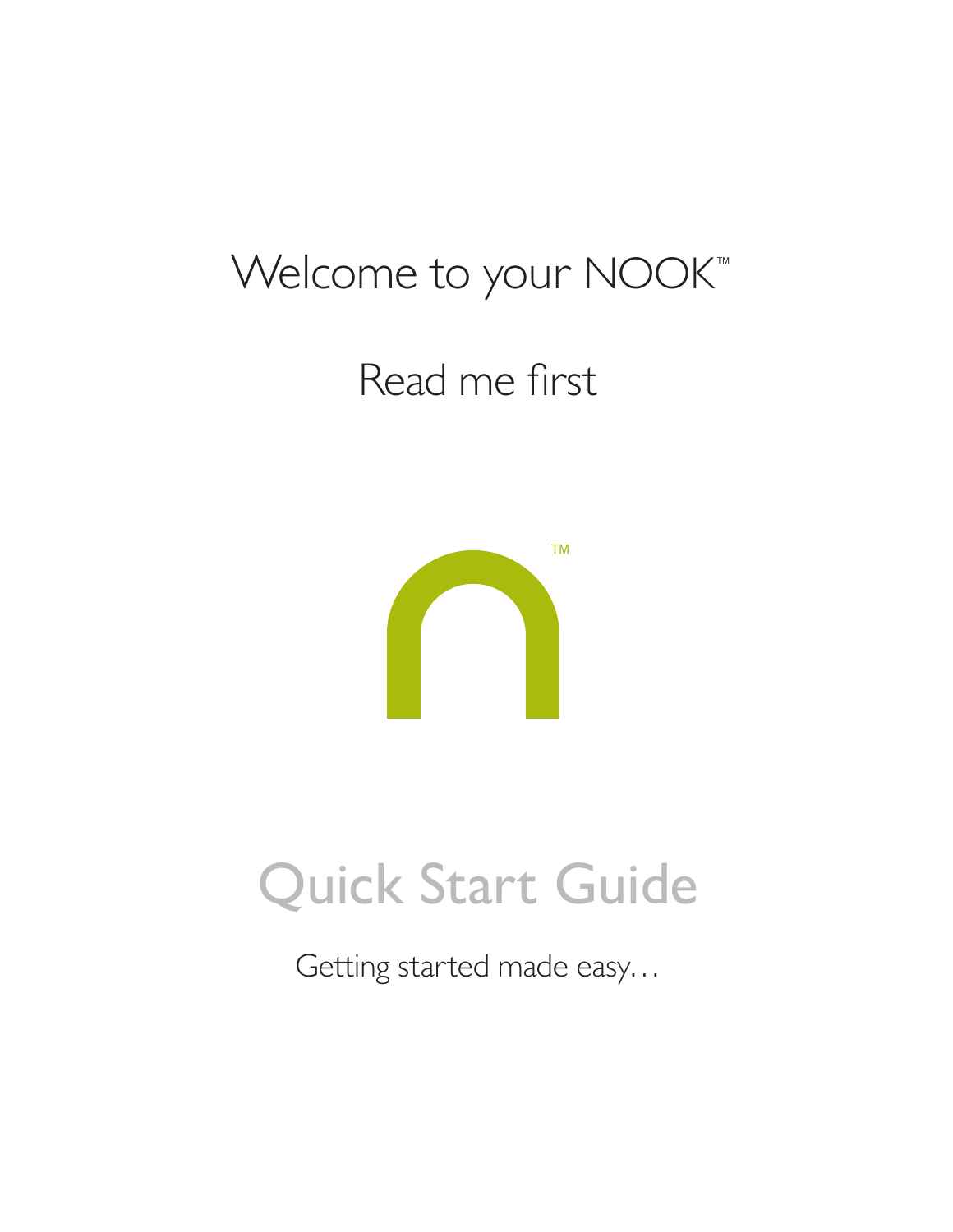### Get started in a few easy steps

This Quick Start Guide gives you the basics to use your NOOK. It will introduce you to some of the features, explain navigating on your NOOK, walk you through the registration process, and show you how to purchase, download and read your first eBook.

nook<sup>"</sup>

#### Learn more

Please read the User Guide for complete information on all the features of your NOOK. It comes pre-loaded on your NOOK in the *My Documents* section of *my library*. Please see section 12 for instructions to open *my library*. Once in *my library,* tap *View My Documents* on the color touchscreen, then highlight the User Guide and tap the Select button.

#### Additional support

Please visit www.nook.com/support for additional information, including:

- A PDF version of the NOOK User Guide that you can download to your computer
- Tutorial videos
- Frequently Asked Questions

### Customer Support

If you have any questions, you may also call Customer Service, toll-free, at 1-800-THE-BOOK (843-2665), and select Option 2 for Digital Technical Support.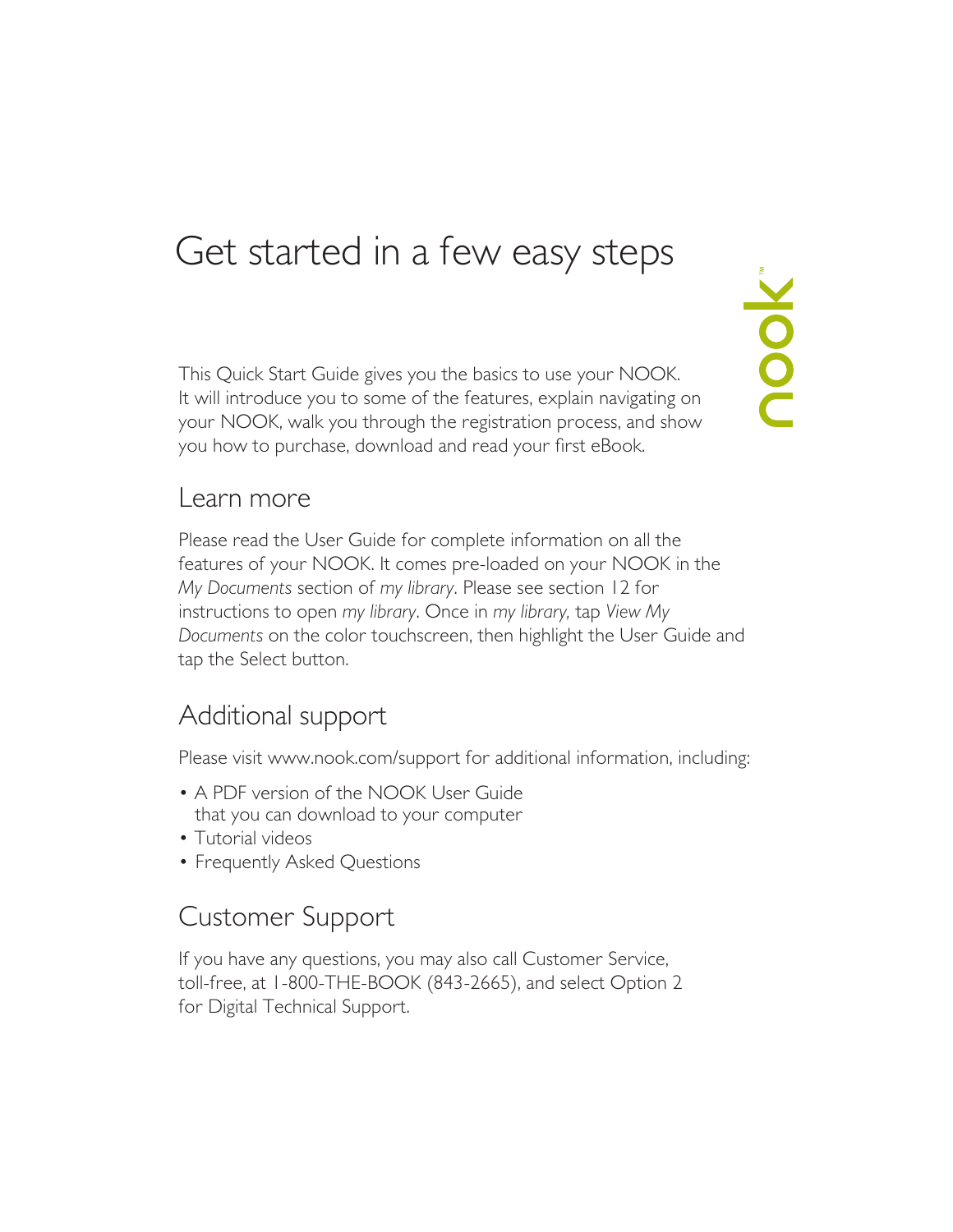### Get to know your NOOK

#### Power Button On the top edge of your NOOK nook is the silver power button. Press once and release to turn your NOOK on, to put it to sleep, and to wake it up. Press and hold for about 7 seconds to completely power off your NOOK. Reading Screen  $\,$   $\,$   $\,$  $\left[ \left. < \right. \right]$ See section 4. Page Turn Buttons Turn back one page.  $\rightarrow$  $\rightarrow$ Turn forward one page.  $\left( \circ \right)$ Home Button This  $\bigcap$  NOOK symbol acts as the Home button and is touch sensitive. Touch any time to light **BARNES&NOBLE** up the color touch screen or to go to your NOOK's Home menu. Color Touchscreen See sections 5 to 8.  $\alpha$  $\sqrt{2}$

Charging Indicator Light Speaker Headphone Charging USB Port Jack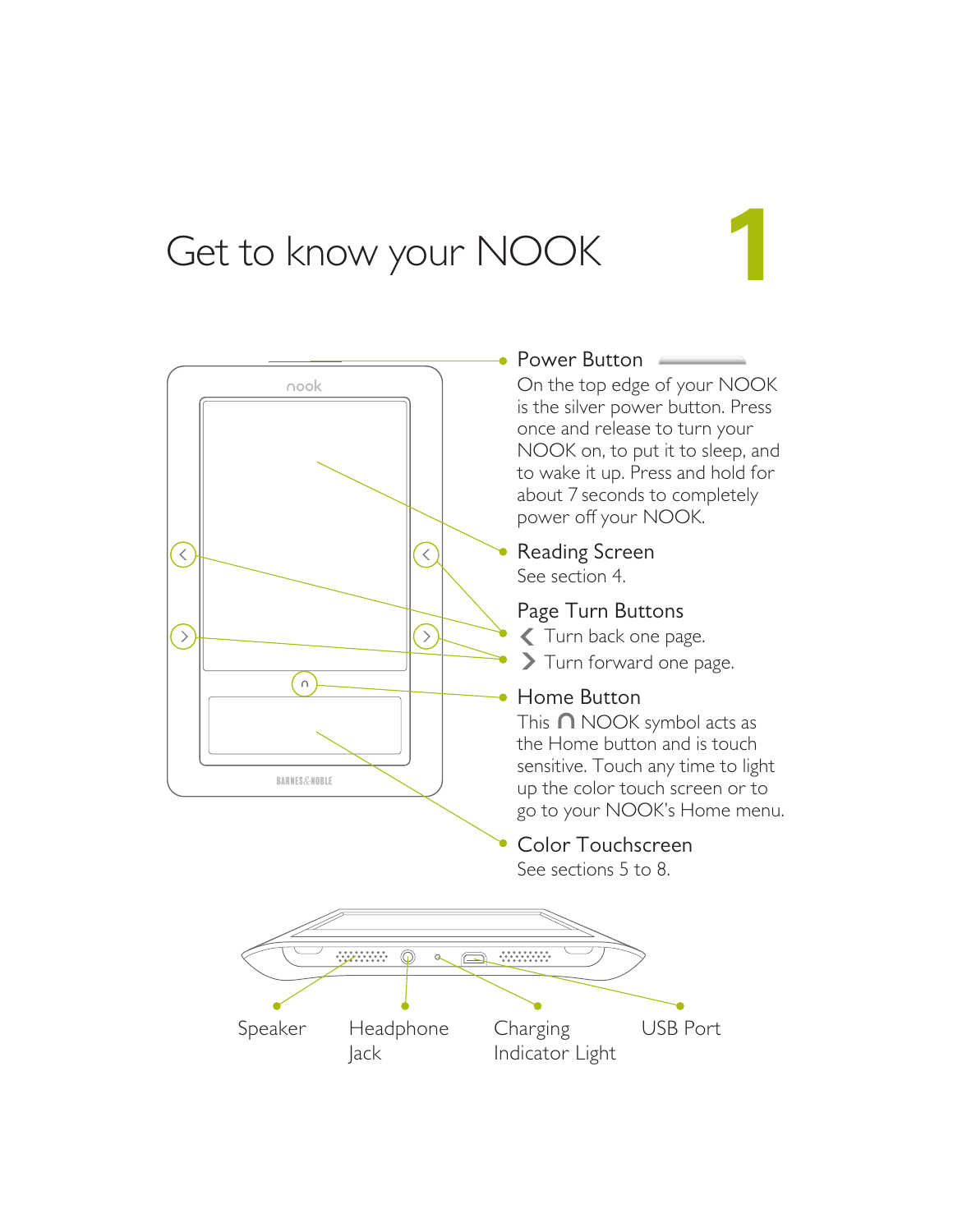## **2**

### What comes with your NOOK

The small compartment at the bottom of the packaging with the silver NOOK logo contains the Power Adapter and the USB Cable. Open the lid from the top.USB Cable **Coc** 

Power Adapter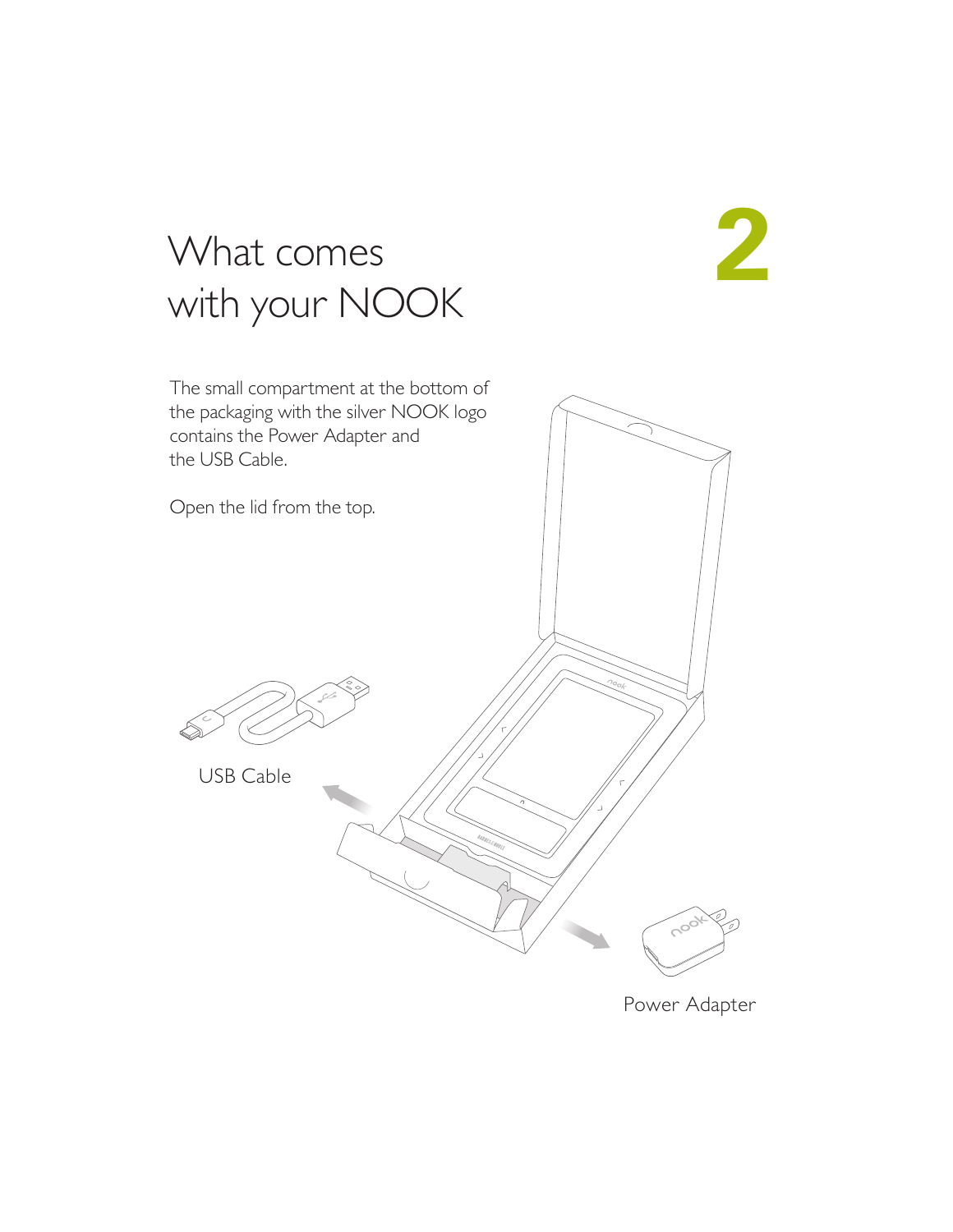### Charge your NOOK



You must fully charge your NOOK before using it the first time.

Plug your NOOK into a wall outlet using the Power Adapter and USB Cable included with your NOOK.

You can use your NOOK while it charges. The yellow charging indicator lights up while charging. When the light turns off, your NOOK is fully charged. Typical charging time is approximately 3½ hours when charging from a wall outlet.

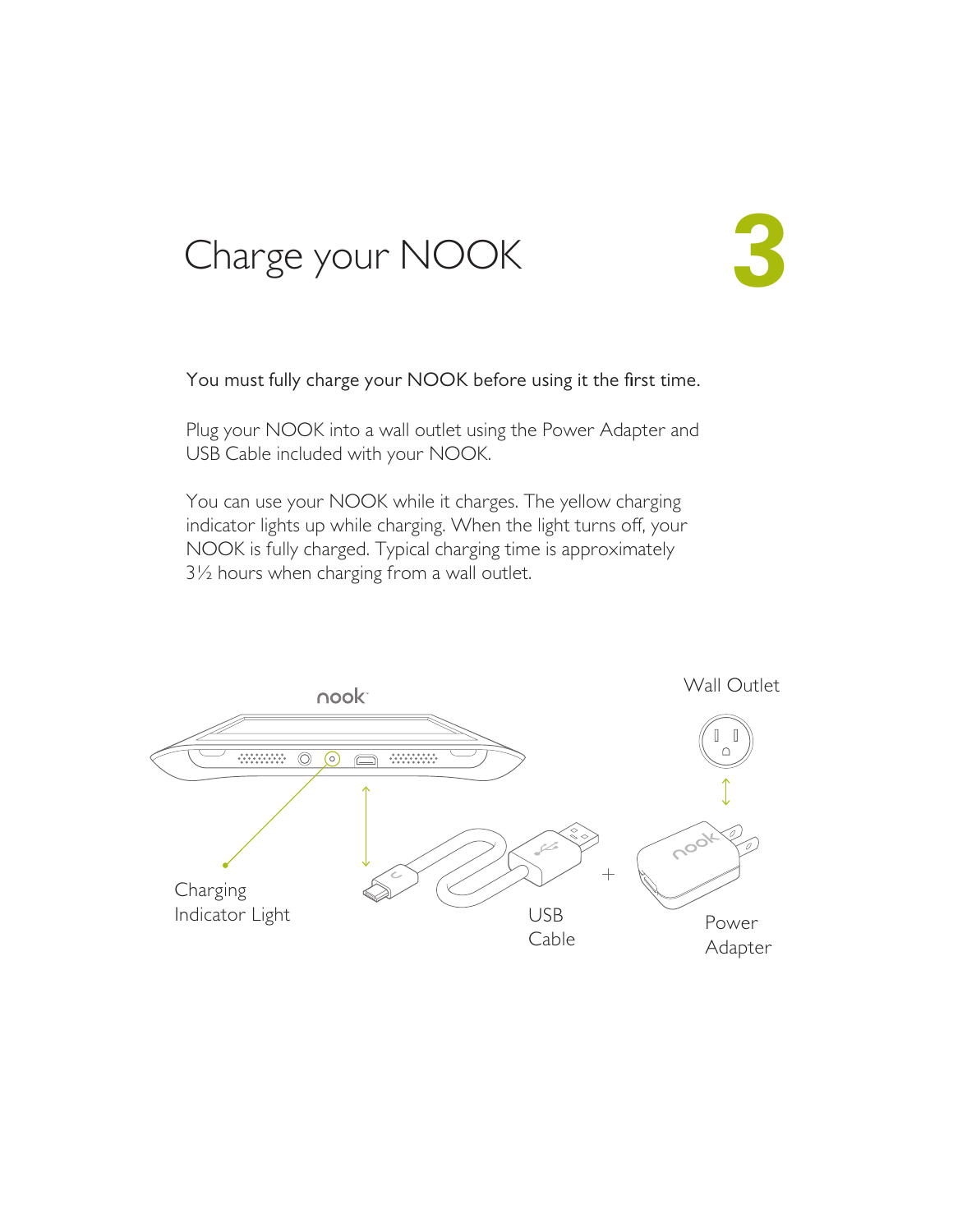### Charge your NOOK



Important note: DO NOT turn off your NOOK after you have connected it to a wall outlet or computer to charge. This will stop the charging process. When you connect it to the wall outlet, your NOOK will automatically turn on and then go into sleep mode after the preset amount of time. The first time you charge your NOOK, or if your NOOK's battery power is extremely low, then it may take up to 30 minutes before your NOOK turns on and the yellow charging indicator lights up. This is normal.

You can also charge your NOOK by connecting it to a USB port on your computer. Please refer to your User Guide for additional instructions about this feature.

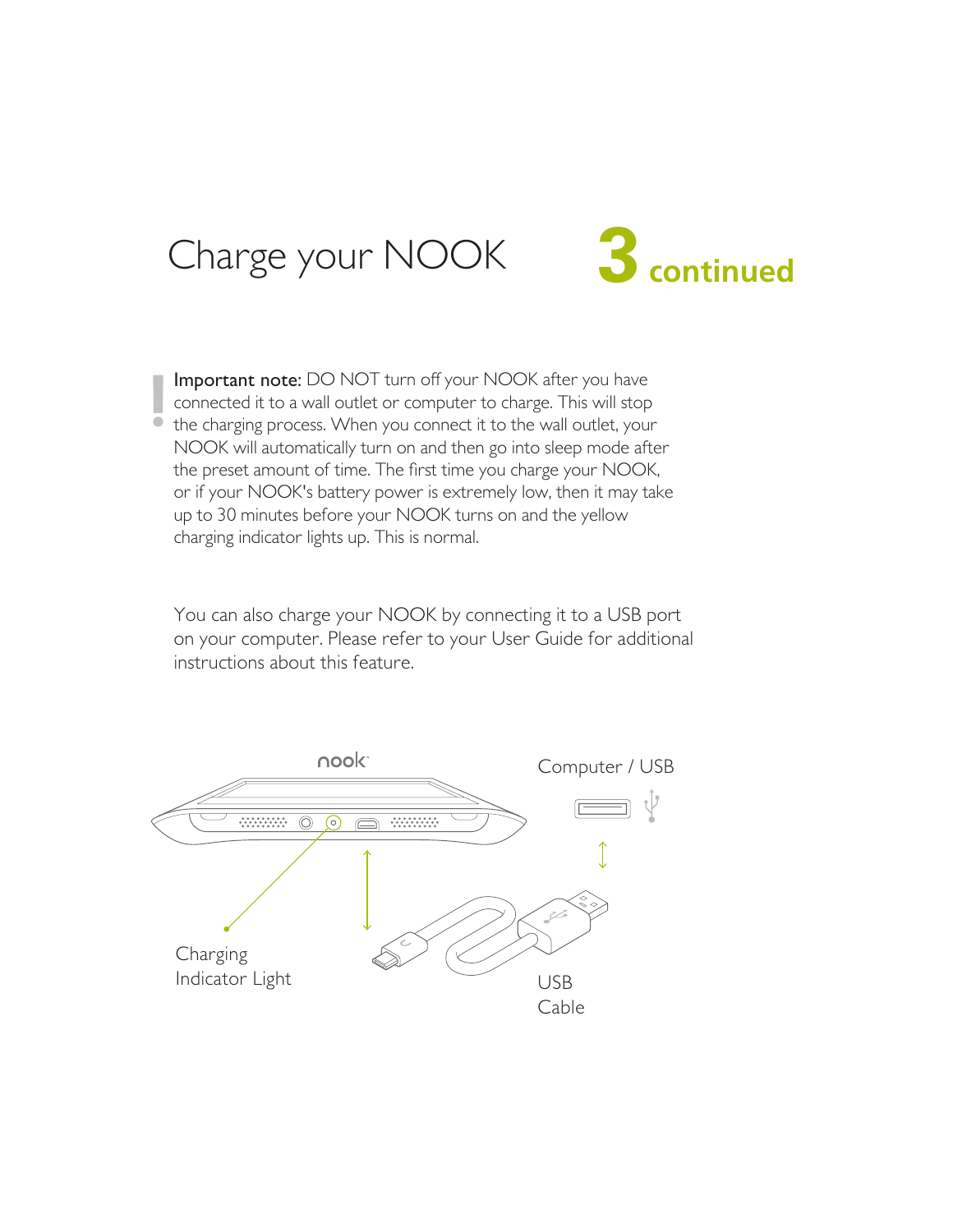### Reading screen **4**





\* For NOOK 3G + Wi-Fi model device only



#### Reading Screen

This is where you read your eBooks, newspapers, magazines, PDF documents, and more. You can also shop Barnes & Noble's eBookstore for great new titles.

The reading screen is not touch sensitive. Use the color touchscreen below and the page turn buttons on the left and right sides of the reading screen to navigate on the reading screen.

The reading screen uses E Ink® display technology that gives crisp images without glare, like a printed page. It is comfortable to read outdoors and in direct sunlight, but, like paper, it cannot be read in the dark and requires an external light source, like a well-lit room or a book light.

#### Status Bar

A status bar at the top of the reading screen displays the cellular or Wi-Fi signal strength, battery charge, and time.

- **11 3G cellular signal strength\***
- Wi-Fi® signal strength
- **Battery charge indicator**
- B&N Indicates when your NOOK is connected to the B&N In-Store Wi-Fi in a Barnes & Noble Bookstore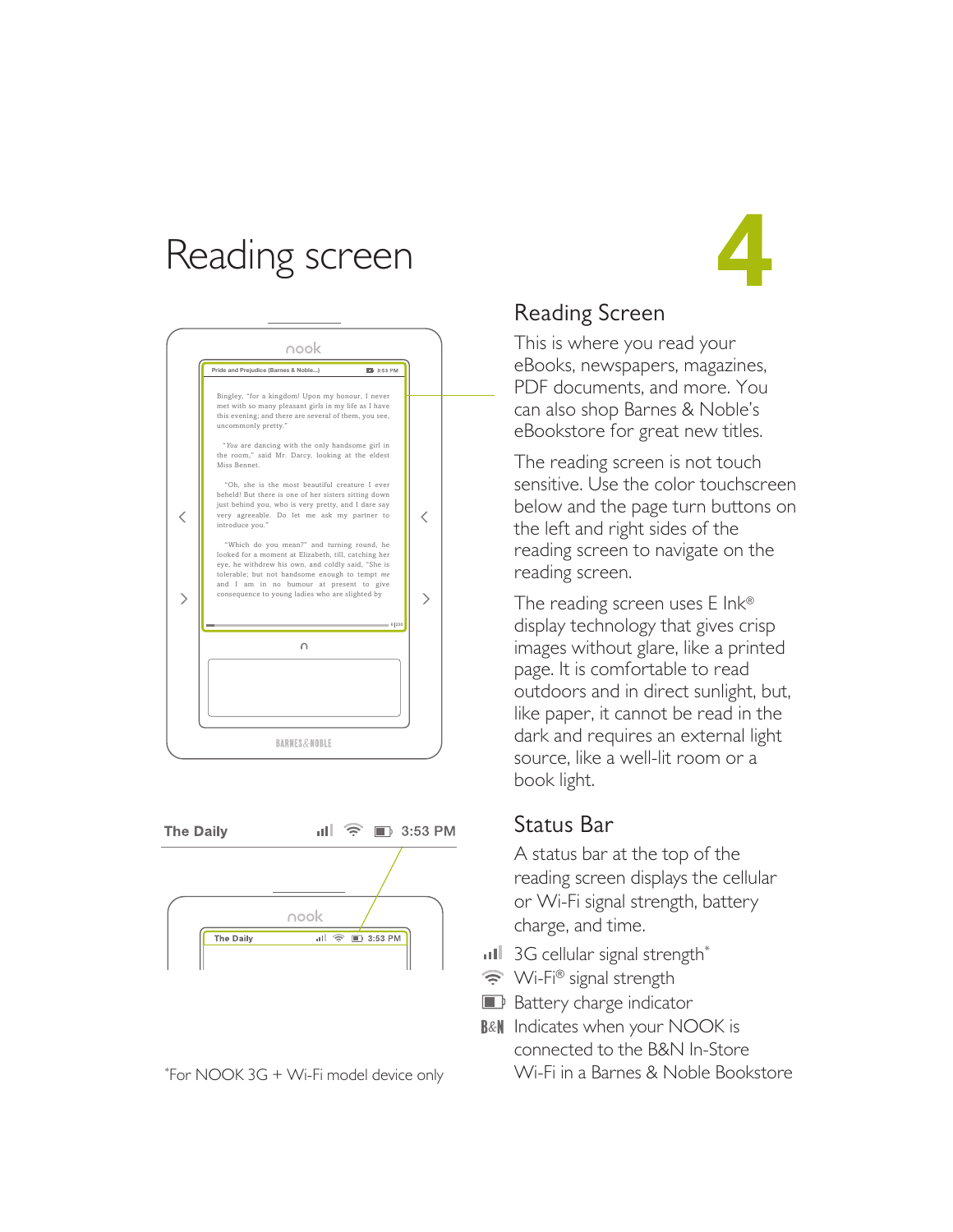### Color touchscreen **5**



#### Color Touchscreen

The lower segment of your NOOK is a color LCD display that is touch sensitive.

Use your finger to tap an icon on the Home menu, enter text using the on-screen keyboard, navigate and select items on the reading screen, select menu options, and change your preferences in the *Settings* area.

Important note: You must use your fingers for navigation and input. The color touchscreen will not recognize the touch or input of a pen, stylus, fingernail, or other hard material.

Your color touchscreen will go dark after a short time of inactivity to save battery power. To light-up the touchscreen just double-tap the Home button or tap and hold the Home button for one second. You can also adjust the time before the touchscreen goes dark by tapping *settings* from the Home menu, then *Display*, and *Touchscreen timer*.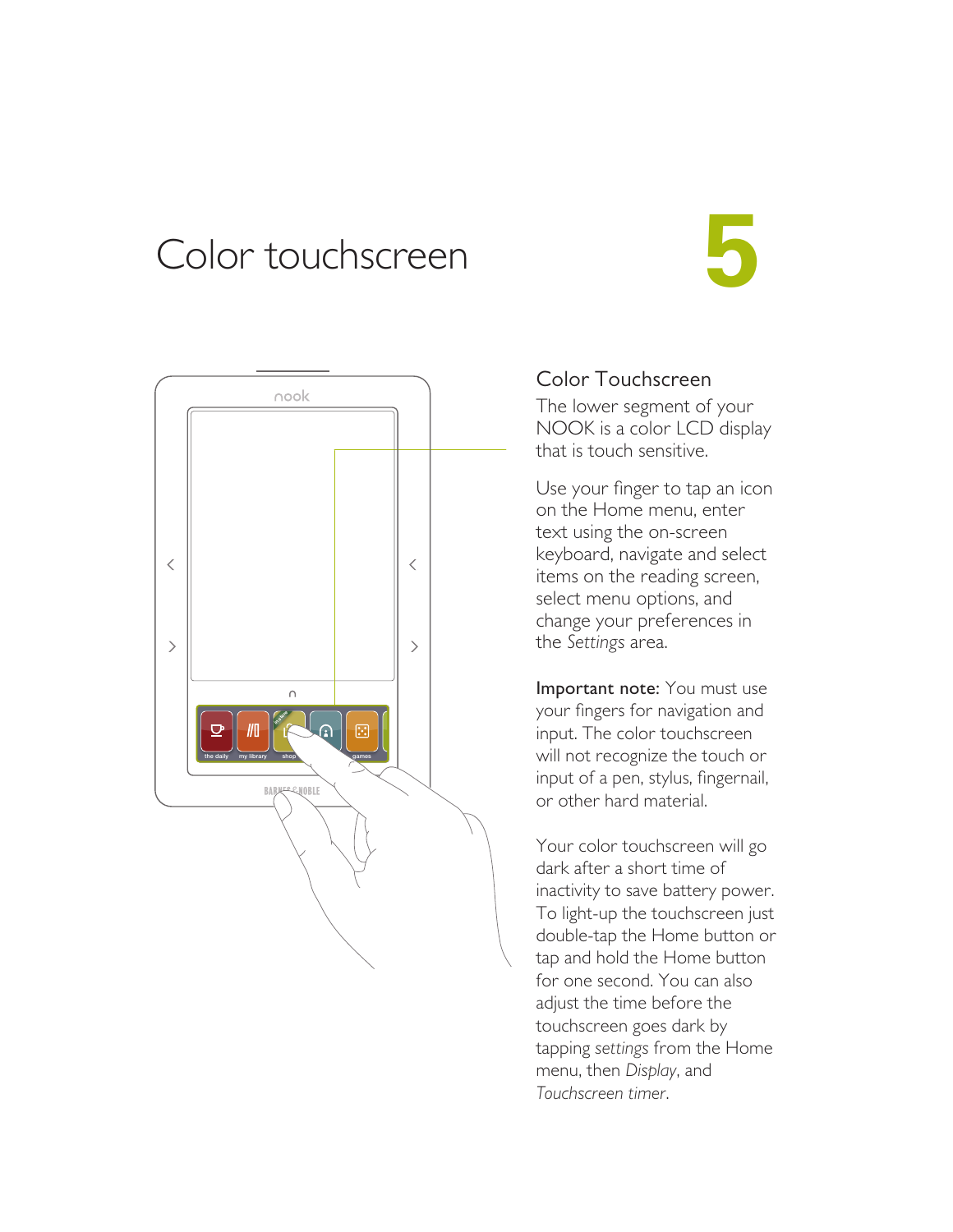### Color touchscreen menus





Slide your finger on the color touchscreen from right to left to show additional Home menu icons; or from left to right to go back.



#### Home Menu

The Home menu is your jumping off point to the different areas of your NOOK. From here you can select:

*the daily*—unique content from B&N, as well as subscription and lending notifications

*my library*—all of your eBooks, PDFs, //II and other documents

- *shop*—Barnes & Noble's eBookstore
- *reading now*—shortcut to what  $\mathbf{C}$ you're currently reading
- $\lceil \cdot \rceil$ *games*
- $\widehat{\psi}$ *wifi—*Wi-Fi settings
- 月 *audio—*audio player controls
- *web—*beta version basic web  $\odot$ browser
- *settings*—preferences and user settings

#### View by Cover

Viewing eBooks in your library or the eBookstore is as easy as moving your finger. Swipe across their covers to find the one you want.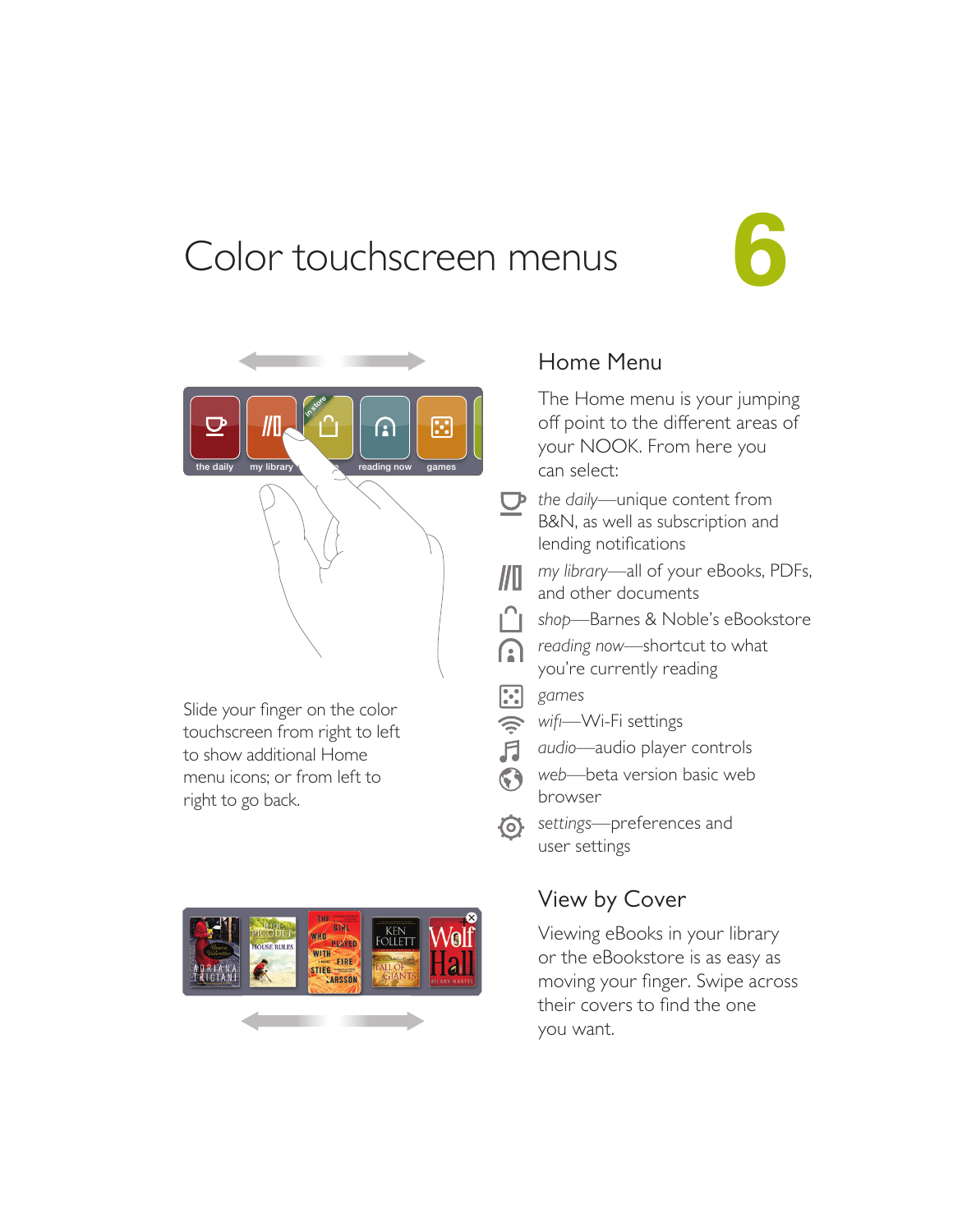### Navigation on the color touchscreen





*Back button*—This left arrow takes you back to the previous screen or section.

#### Color Touchscreen Actions

**7**

Use these buttons on the color touchscreen:

*Up/Down Arrows*—Use these up and down arrow buttons to navigate on the reading screen by moving the cursor up or down. Move to and highlight a specific title in *shop* or *my library* using these arrow buttons.

*Select button*—This small circle is the icon for the Select button, used as an "Enter" key or to select an item on the reading screen.

*Scrollbar*—This vertical bar means that there are additional menu items not shown on the color touchscreen but can be viewed by swiping your finger up or down on the color touchscreen to scroll through the entire menu. The scrollbar shows your location in the menu list.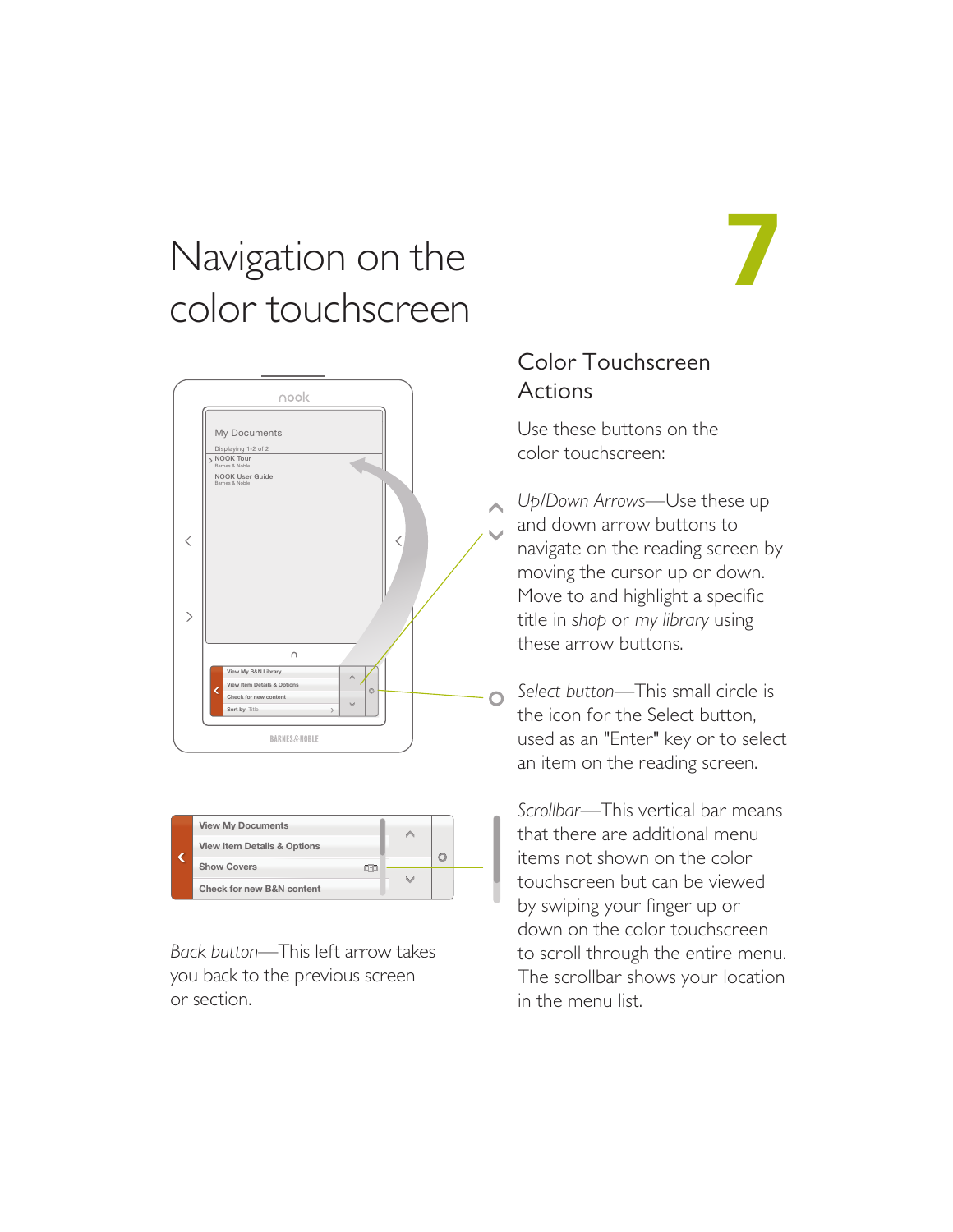### Color touchscreen keyboard **8**





| Backspace key |   |     |   |   |             |   |       |         |        |                   |  |
|---------------|---|-----|---|---|-------------|---|-------|---------|--------|-------------------|--|
|               |   |     |   |   |             |   |       |         |        |                   |  |
| q             | w | e   | r | t | У           | u | î     | $\circ$ | р      | $\bullet$         |  |
| a             | S | d   | f | g | h           | i | k     |         | ▲      | $\leftrightarrow$ |  |
| 企             | z | x   | C | V | $\mathsf b$ | n | m     |         |        |                   |  |
| Cancel        |   | 123 |   |   |             |   | Clear |         | Search |                   |  |
|               |   |     |   |   |             |   |       |         |        |                   |  |

Space bar

#### Keyboard

The on-screen keyboard automatically appears when any text input is needed. Use it to search for titles in the eBookstore or take notes as you read.

Tap the Shift key  $\hat{U}$  to capitalize letters. Tap once for shift to capitalize the next letter or tap twice for caps lock.

Tap the 123 key to see the primary number and punctuation keyboard.

Tap the  $#+=$  key when using the number keyboard to see additional characters and punctuation marks.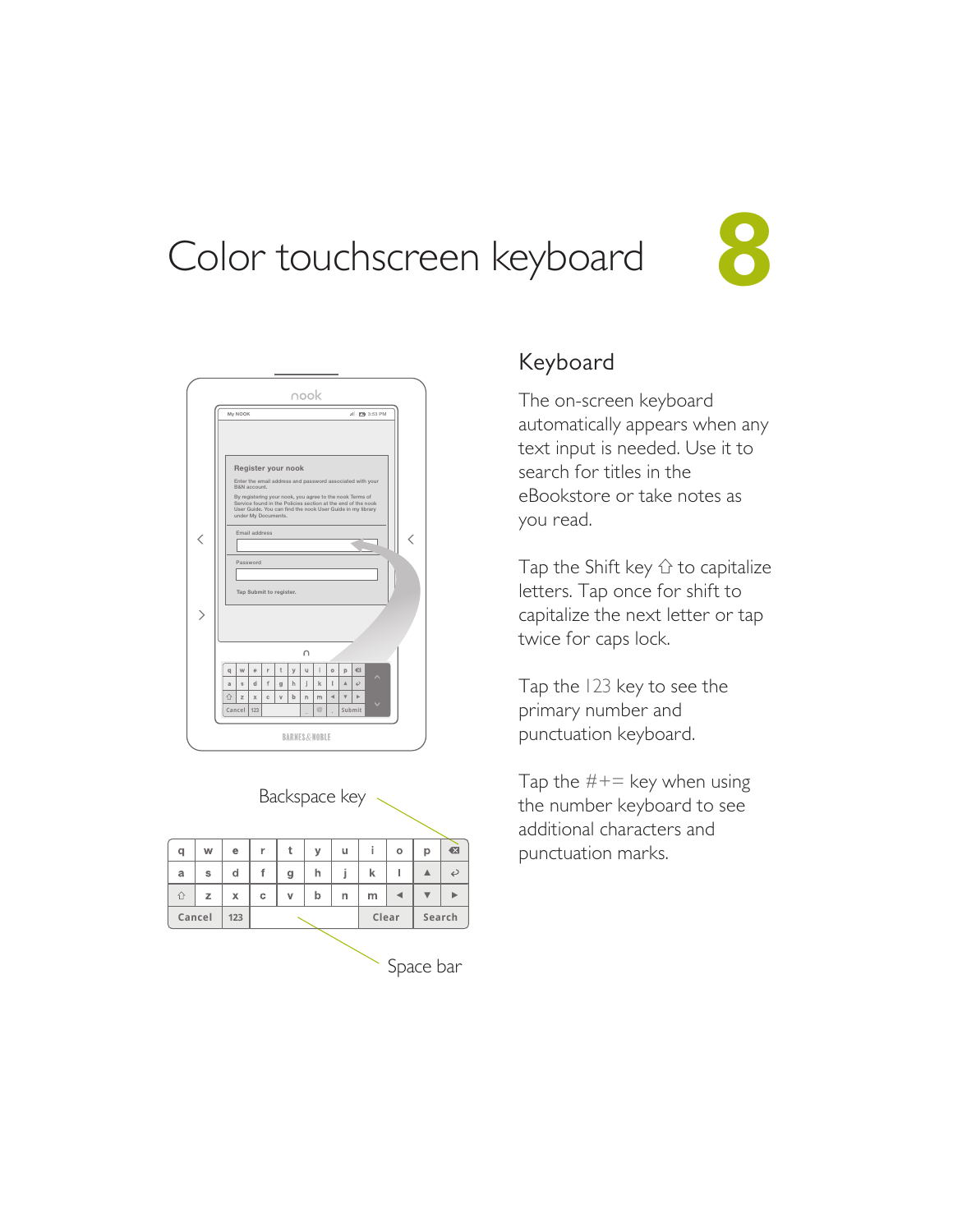### Before you register your NOOK

Before registering your NOOK, you must have:

**9**

- Wireless signal and connectivity
- A valid Barnes & Noble online (BN.com) account
- A password with alphanumeric characters only and no signs, symbols, or special characters
- A valid credit card and expiration date set as the default credit card in your BN.com account
- Billing address information completed and associated with the default credit card

#### **Important Note:**

Your password is case sensitive and must be alphanumeric characters ONLY (a-z, A-Z, and 0-9). No blank spaces, signs, symbols, or other special characters are allowed. If you have any of these characters in your password, then before registering your NOOK, you must first sign-in to your account at BN.com to change your password. Then you can register your NOOK.

In addition, you must have the billing information in your BN.com account completed, including a valid credit card with expiration date and associated billing address. You must set one credit card in your account as the default credit card, which will be charged when you purchase eBooks directly on your NOOK.

If you don't have a BN.com account, go to www.nook.com/setup to create an account online. Please have a credit card ready to complete this process.

Once created, you will still need to register your NOOK to this account. Tap *settings* and then tap *Device* on your NOOK's color touchscreen to register.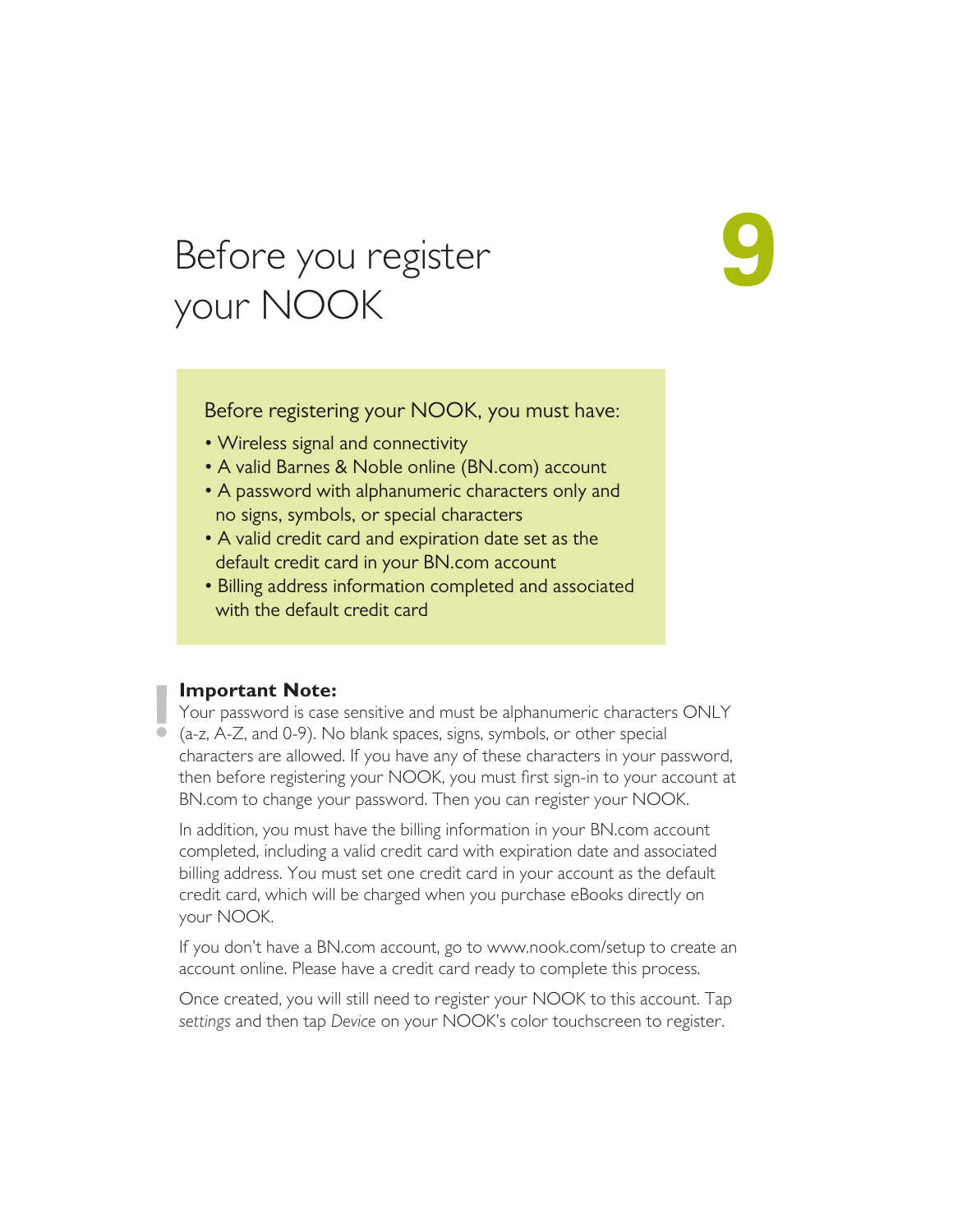### Register your NOOK

You need to register your NOOK to an existing Barnes & Noble online account to buy and enjoy eBooks and periodicals. Before you register, please make sure you have a wireless connection, either with 3G cellular (depending on your NOOK model) or Wi-Fi in a Barnes & Noble Bookstore, AT&T Wi-Fi hotspot, or another Wi-Fi hotspot\*\*.

**10**



If you don't have a BN.com account, go to www.nook.com/setup to create an account online before registering your NOOK.

\*\*Please see the User Guide or nook.com/support for instructions and additional information for connecting to Wi-Fi.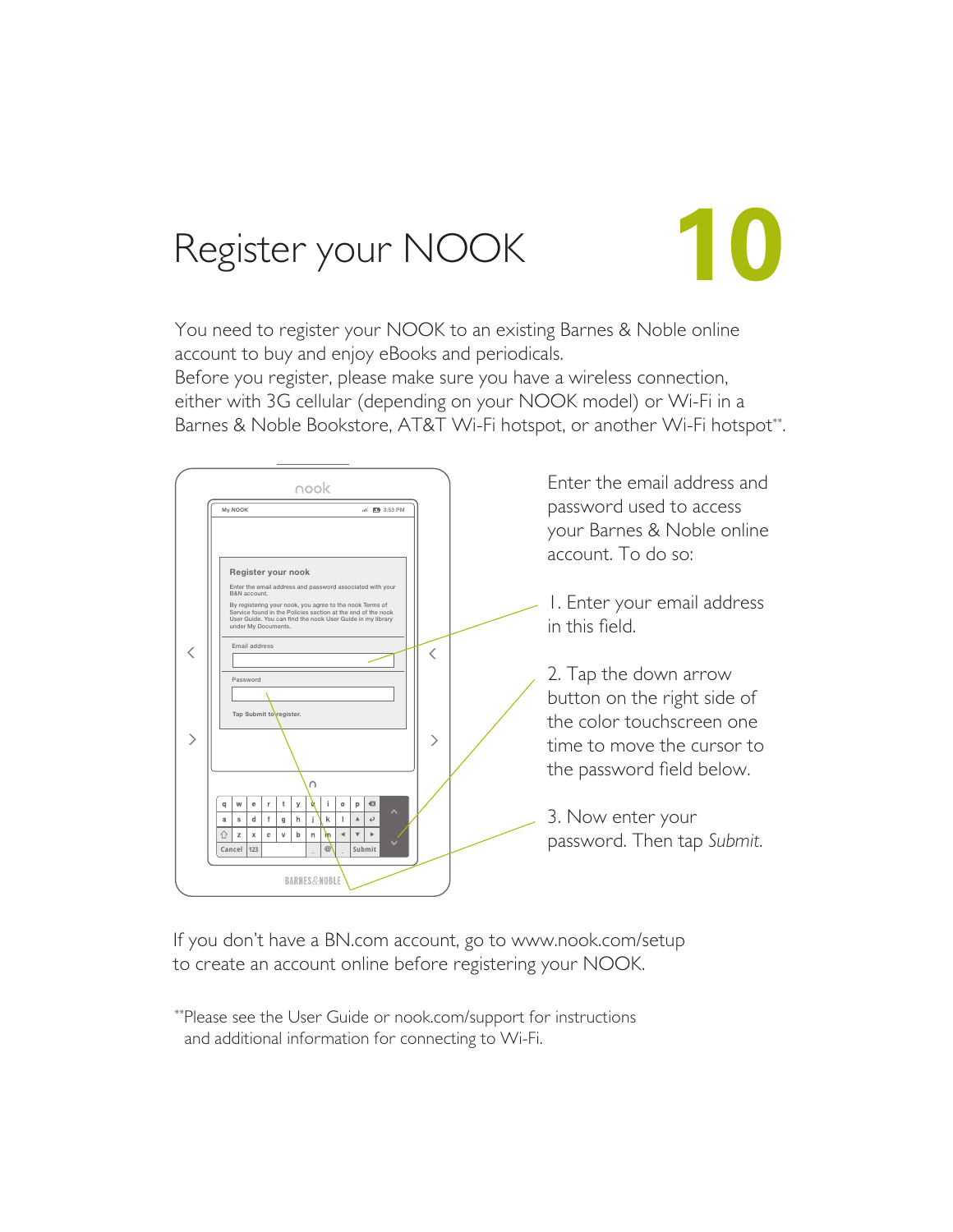### Visit the B&N eBookstore



After your NOOK is registered, press the Home button and then tap *shop* on the color touchscreen to explore the world of eBooks.

You can browse, sample for free, and then buy eBooks.

Get today's paper or subscribe to newspapers and magazines.

To purchase an eBook on your NOOK, find the title on the reading screen, then tap *Buy for\_\_* on the color touchscreen and follow the on-screen prompts. The item will be charged to your account's default credit card and automatically download to your NOOK.

To read the title you just purchased and downloaded, you must go to *my library* from the Home menu. Please see Section 12 for instructions.



**11**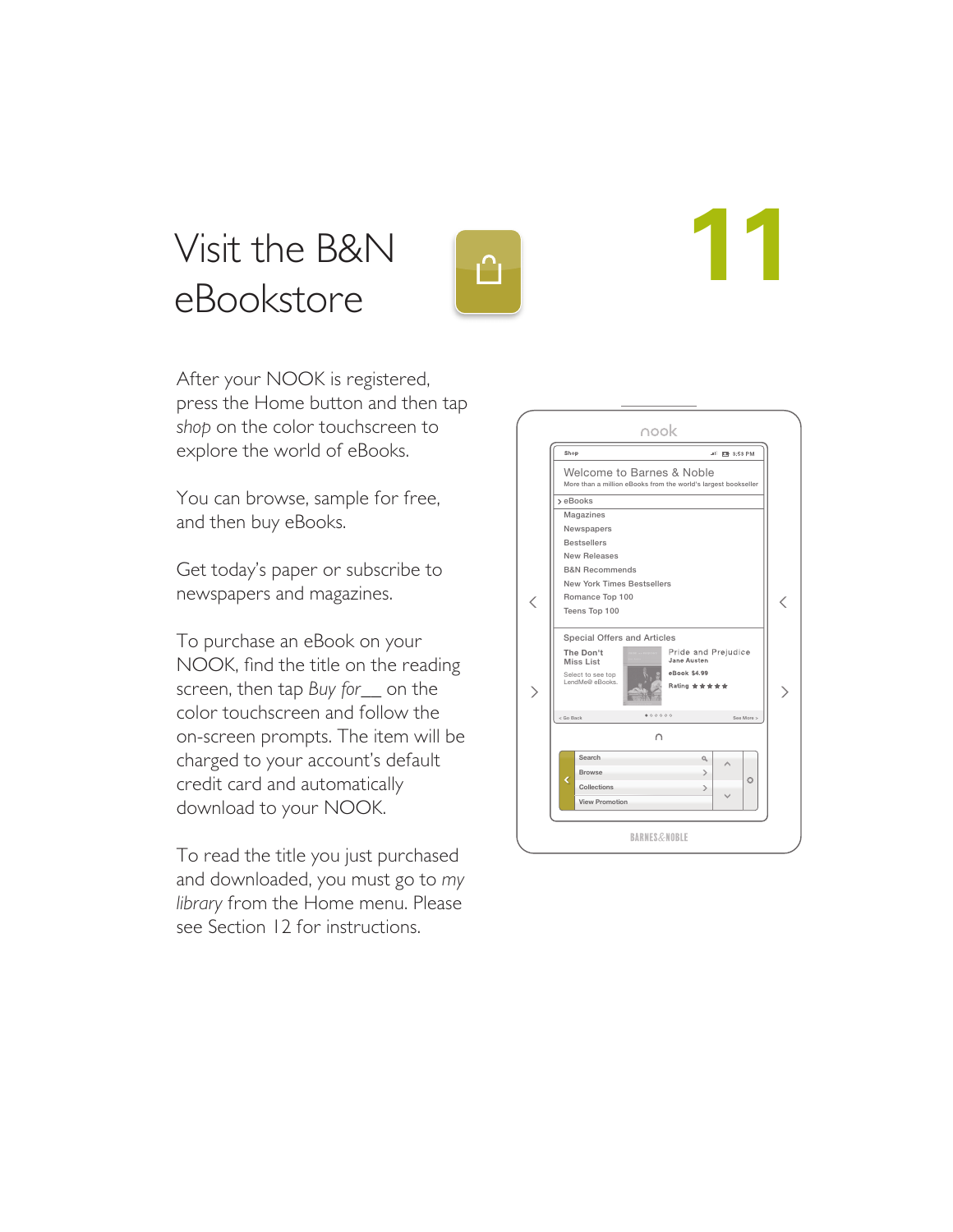### Read an eBook

 $\sqrt{\frac{1}{2}}$ 

# **12**

When you buy an eBook, it downloads in seconds to your NOOK.

#### To read a just purchased eBook:

- 1. Touch the  $\cap$  Home button
- 2. Tap *my library* on the color touchscreen
- 3. Be sure you are viewing *My B&N Library*
- 4. Tap *Check for new B&N content* on the color touchscreen
- 5. Use the up or down arrow buttons to highlight the new eBook or any title you would like to read
- 6. Tap the Select button on the color touchscreen
- 7. Your eBook will open if it is on your NOOK. If it does not open, tap *Download*, wait for the eBook to download, and then tap *Read*

#### Turn Pages

Use the previous/next page turn buttons on the sides of your NOOK to turn pages while reading. If you prefer, once it is dark, swipe the color touchscreen with your finger from right to left to turn the page forward—just like flipping the pages of a print book. The quick flash of the reading screen when changing pages is normal.